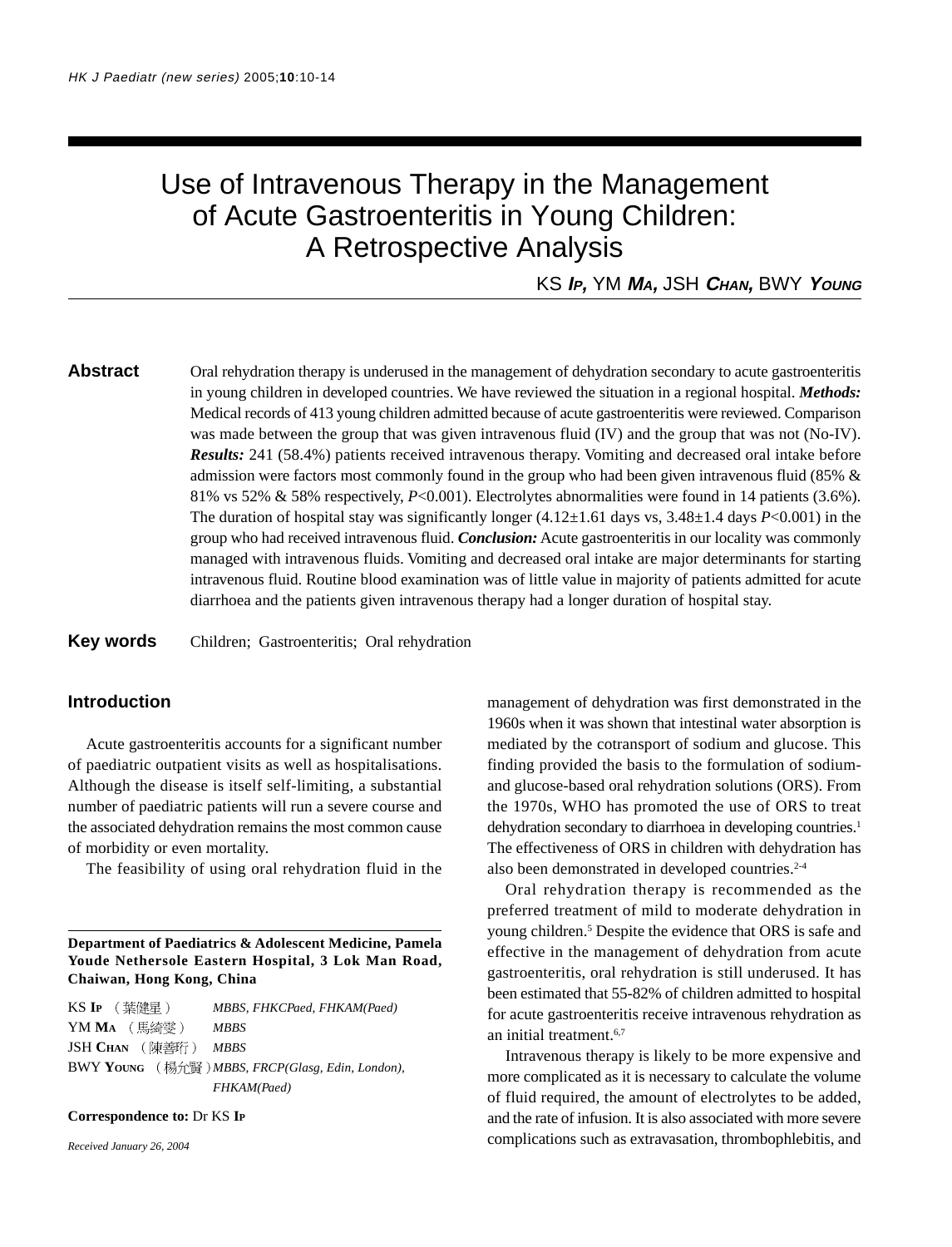fluid overload. More importantly, successful oral rehydration means that dehydrated children can be managed as outpatients or short stay inpatients, thereby reducing costs. The objective of this study is to review the usage of intravenous fluid in children admitted for acute gastroenteritis in a regional hospital and to explore the reasons that lead to the decision to start intravenous therapy.

### **Methods**

Within the period January 2002 to December 2002, patients were selected from the General Paediatric Discharge Records of the Department of Paediatric and Adolescent Medicine, Pamela Youde Nethersole Eastern Hospital. Patients with the diagnostic keywords, diarrhoea, gastroenteritis, enteritis/colitis, rotavirus, salmonella, shigella/shigellosis, campylobacter, and giardiasis, in the primary and secondary diagnoses were identified and the medical records were reviewed. The inclusion criteria were young children with age between 1 and 60 months admitted because of acute gastroenteritis. Acute gastroenteritis was defined as passage of loose or watery stools for a period of less than 14 days. Patients were excluded if they developed diarrhoea more than 48 hours after admission. Patients with comorbidities, which might have lengthened the hospital stay, were also excluded. Specific data on demographic information, clinical data (clinical condition before admission, such as the subjective information provided by parents or caretakers on the severity of diarrhoea, the presence of poor oral intake, and vomiting etc., the clinical condition on admission, and the assessment of level of dehydration), laboratory findings, and progress were abstracted from the records. The assessment of severity of dehydration was based on the weight loss classification of  $\langle 5\% \text{ (mild)}, 5\text{-}10\% \text{ (moderate)}, \text{ and } \rangle 10\% \text{ (severe)},\text{ }$ attending officer's overall assessment of the level of dehydration was specifically looked for from the case notes. The records were gone over to look for reasons for starting intravenous therapy, including poor oral intake, vomiting, severe diarrhoea, and dehydration etc. Comparison was made between the group that was given intravenous fluid (IV) and the group that was not (No-IV). Statistical analysis was performed by using SPSS 9.0 for windows (SPSS Inc., Chicago, IL, USA). Continuous variables were compared by unpaired *t* test, categorical variables were compared by chi square or Fisher's exact test.

#### **Results**

Six hundred and sixty-three patients were identified from the Discharge Record with cases notes reviewed. Five hundred and forty-six patients fulfilled the inclusion criteria. Forty-six patients were excluded because of nosocomial diarrhoea. Seventy-one patients were excluded because of the presence of comorbidities, including upper respiratory infection (42), otits media (4), acute bronchiolitis (6), pneumonia (2), asthma (2), chickenpox (1), convulsion (8), severe mental retardation and global developmental delay (2), urinary tract infection (2), drug allergy (1), and cow's milk protein intolerance (1). Another 14 patients who did not pass any stool after admission and were excluded. Two additional patients were excluded because of wrong coding. Four hundred and thirteen patients were included in the final analysis.

#### **Diarrhoea Pattern (Figure 1)**

The disease followed a seasonal pattern which peaked in winter time (December to February). Stool specimens were collected and send for rotavirus study and bacterial cultures in 323 and 346 patients respectively. Rotaviral diarrhoea accounted for 42%  $\binom{137}{323}$  of all the stools sent.<br>The pathogen also followed a seasonal pattern and peaked in winter time. Stool for bacterial cultures was positive in 22%  $(76)$ <sub>346</sub>) of all the specimens sent.

#### **Laboratory Investigations**

Serum electrolytes were measured in 386 patients (93%) of the patients. The mean serum sodium (Na), potassium (K), urea (Ur), and creatinine (Cr) levels were, 137.7 mmol/L, 3.98 mmol/L, 4.32 mmol/L, and 40.99 µmol/L respectively. Fourteen patients (3.6%) were found to have electrolytes abnormalities. Of these 14 patients, 9 of them were found to have mild dehydration, the hydration status of the remaining 5 patients were not clearly documented. Three patients (0.8%) were found to have a serum Na below 130 mmol/L (all 129 mmol/L). There was no hypernatraemia ( $Na > 150$  mmol/L). Eleven patients (2.8%) had serum potassium level below 3 mmol/L (lowest 2.7 mmol/L), 9 of them were given potassium supplement via intravenous route, none of them required bolus intravenous replacement.

#### **Clinical Management**

The hydration status was documented in 310 patients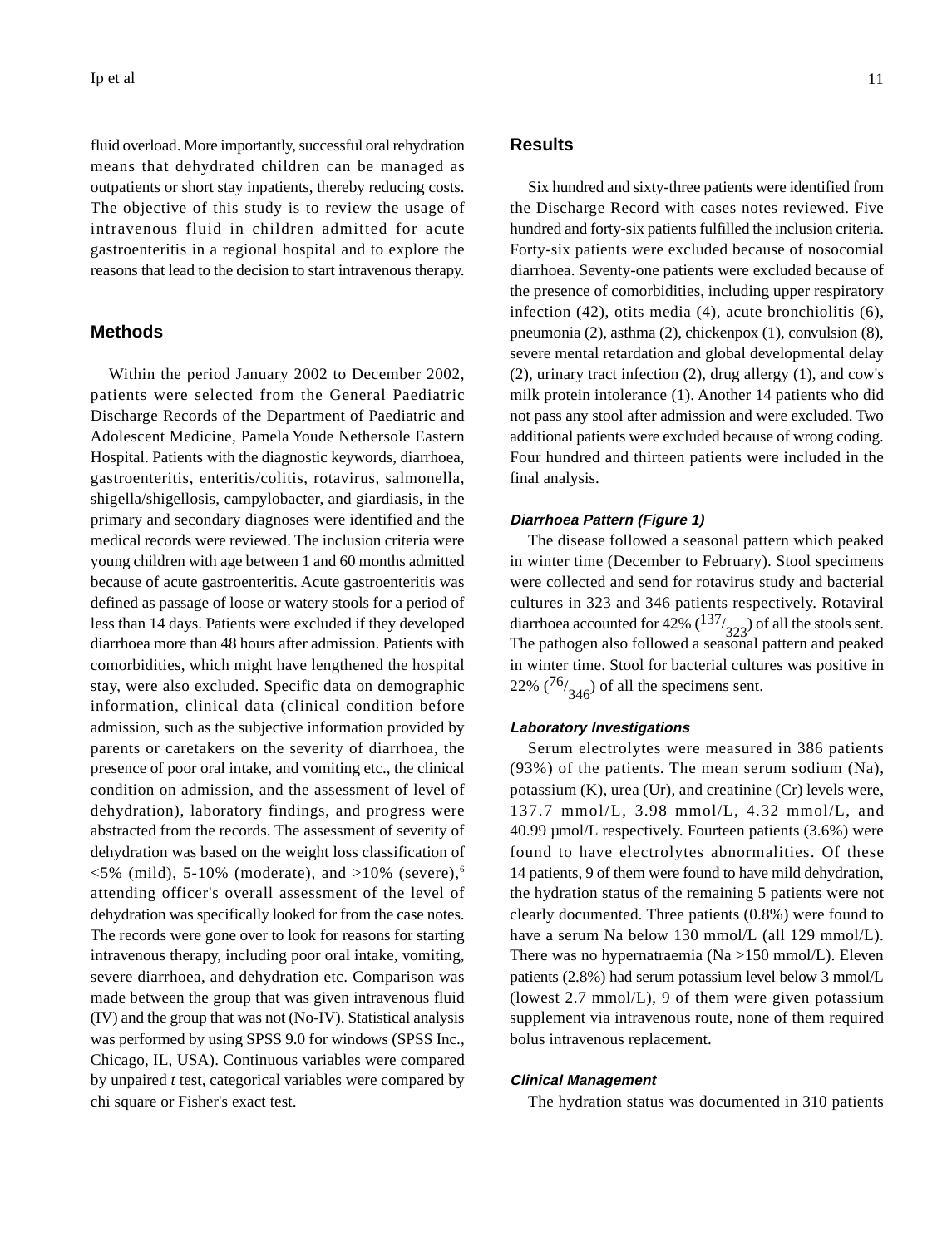

**Figure 1** Seasonal pattern of acute gastroenteritis and prevalence of rotavirus.

(75.1%). The majority of patients were found to have mild dehydration ( $305/310$ , 98%). Moderate dehydration accounted for 1.6%  $(5/310)$  of these admission. Of all the

patients with their hydration status assessed, none of them were found to have severe dehydration.

Of these 413 patients, 241 (58.4%) of them received intravenous therapy, the majority of them were given intravenous therapy within 24 hours of admission. Reasons for starting IV fluid were recorded in  $80/241$  (33%) patients, these included poor oral intake (32), vomiting (18), dehydration (12), decreased urine output (3), frequent diarrhoea (1), suspected surgical cause (2), sepsis and shock (1), and hypokalaemia (1). Ten patients were found to have a combination of poor oral intake, vomiting, and dehydration as reasons for starting IV fluid. The mean duration of intravenous fluid given was 23.4 hours. Complications occurred in 34 patients (14.5%), including extravasation (17), thrombophlebitis (2), blocked catheter (13), fluid overload (1), and dislodged catheter (1).

Comparison was made between the group that was given intravenous fluid (IV) and the group that was not (No-IV) (Table 1). The presence of vomiting and decreased oral

|  |  |  |  |  | Table 1 Comparison between between the group that was given intravenous fluid (IV) and the group that was not (No-IV). |
|--|--|--|--|--|------------------------------------------------------------------------------------------------------------------------|
|--|--|--|--|--|------------------------------------------------------------------------------------------------------------------------|

|                                        | $\overline{\mathbf{IV}}$ | $No-IV$           |           |
|----------------------------------------|--------------------------|-------------------|-----------|
|                                        | $N = 241$                | $N = 172$         |           |
|                                        | $(58.4\%)$               | $(41.6\%)$        |           |
| $\overline{Age}$ (months)              | $24.41 \pm 15.05$        | $15.47 \pm 13.27$ |           |
| Gender (% male)                        | 120 (49.8%)              | 105(61%)          |           |
| Before admission                       |                          |                   |           |
| Amount of diarrhoea (N)                |                          |                   | $p=0.335$ |
| Mild                                   | 58                       | 42                |           |
| Moderate                               | 84                       | 61                |           |
| Severe                                 | 60                       | 52                |           |
| Poor oral intake (%)                   | 196 (81%)                | 99 (58%)          | p<0.001   |
| Vomiting $(\%)$                        | 206 (85%)                | 90 (52%)          | p<0.001   |
| Condition on admission                 |                          |                   |           |
| Fever $(T>38^{\circ}C)$                | 67 (38.5%)               | 37 (21.5%)        | $p=0.147$ |
| % dehydration                          |                          |                   | $p=0.068$ |
| Mild                                   | 167                      | 138               |           |
| Moderate                               | 5                        | $\mathbf{0}$      |           |
| Severe                                 | $\overline{0}$           | $\mathbf{0}$      |           |
| Investigations                         |                          |                   |           |
| Rotavirus (% positive)                 | 112/186(60%)             | 25/137(18%)       | p<0.001   |
| Serum Na (mmol/L)                      | $137.9 \pm 3.07$         | $137.49 \pm 2.30$ | $p=0.185$ |
| Serum K (mmol/L)                       | $3.89 \pm 0.49$          | $4.13 \pm 0.52$   | p<0.001   |
| Urea (mmol/L)                          | $4.76 \pm 1.96$          | $3.36 \pm 1.31$   | p<0.001   |
| Creatinine (µmol/L)                    | $41.79 \pm 6.75$         | $39.68 \pm 8.08$  | $p=0.006$ |
| Progress                               |                          |                   |           |
| Reduced oral intake on Day 1 admission | 168 (69.7%)              | 18 (10.5%)        | p<0.001   |
| Hospital stay (days)                   | $4.12 \pm 1.61$          | $3.48 \pm 1.4$    | p<0.001   |

Data are expressed as mean±SD or %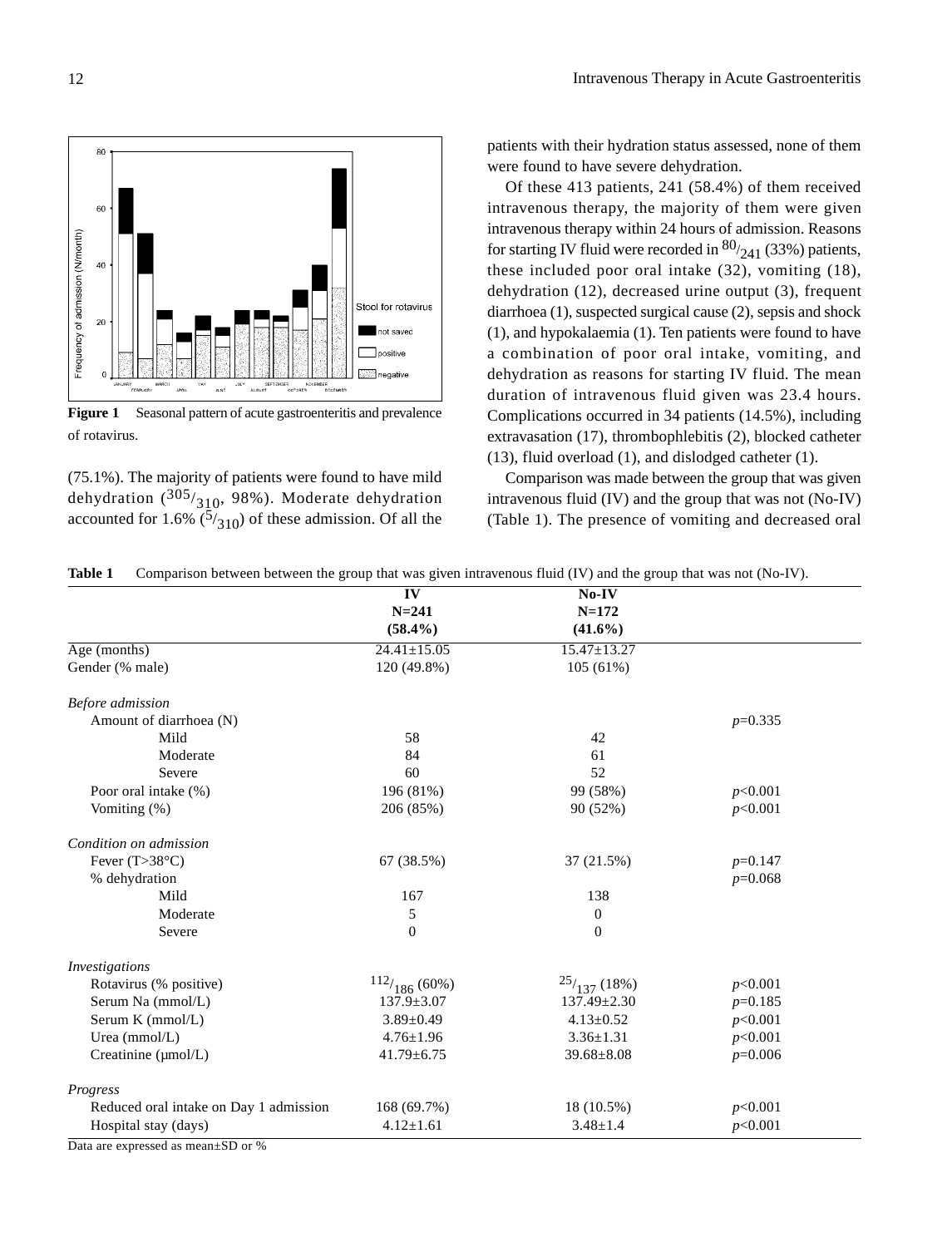intake before admission were factors more commonly related to the commencement of intravenous therapy (85% & 81% in IV group vs 52% & 58% in No-IV group respectively,  $p<0.001$ ). Whereas the severity of diarrhoea before admission and the severity of dehydration were not different between the 2 groups. Rotavirus was found to be more prevalent in the IV group  $(112)_{186}$ , 60%) as opposed to the No-IV group  $(25/137, 18%)$ . The IV group had a lower mean serum potassium level, higher serum urea and creatinine levels) on admission, but the levels were within normal limits. One hundred and sixty-eight (69.7%) patients in the IV group had a poor oral intake on the first day after admission as opposed to 18 (10.5%) patients in the oral group  $(p<0.001)$ . The duration of hospital stay was significantly longer in the IV group as compared with the No-IV group, 4.12±1.61 days vs, 3.48±1.4 days, *p*<0.001.

## **Discussion**

Although oral rehydration therapy is recognised as an effective, inexpensive treatment for dehydration in children with acute gastroenteritis, it is widely underused in western countries and a substantial portion of patients with acute diarrhoea are treated with intravenous therapy.7-10 We have found a similar situation in a regional hospital in Hong Kong, which showed that 58.5% of the children admitted because of acute gastroenteritis had been put on intravenous fluid.

The reasons for the underuse of oral rehydration are multiple, important ones include: it is widely believed that intravenous rehydration is fast and effective, and is generally accepted by parents as the preferred route to the oral or nasogastric route, particularly in face of a vomiting child.<sup>9</sup> In this study, the presence of vomiting and reduced oral intake before admission were more commonly related to the commencement of intravenous therapy. Whether it might reflect parental wishes or our reluctance in relying on oral rehydration alone needs further exploration. It is interesting to note that more than 50% of patients in the No-IV group were also found to have poor oral intake and vomiting before admission, these patients were managed with oral rehydration alone. Owing to the limitation of the retrospective nature of the study, we were not able to verify how these patients could be managed successfully without using intravenous therapy. In recently published guidelines for the management of acute diarrhoea in young children, it is suggested that oral rehydration therapy can successfully rehydrate most children even with vomiting.<sup>5</sup> Alternative

measures include administering small volumes of ORS frequently, but this requires a compliant and motivated caretaker. Continuous and slow infusion of ORS via a nasogastric tube is another option, but this has been noted to be unpleasantly invasive.11 However, the feasibility of these alternative measures has not been studied in our locality. Of note a proportion of patients in the IV group  $(13/241, 30\%)$ , who were found to have normal oral intake after admission, had already been put on intravenous fluid early during the admission. These patients could have been managed successfully without resorting to intravenous therapy. There is also consistent belief that oral rehydration is more time-consuming.<sup>11</sup> However, successful oral rehydration means that the patient can be managed as an outpatient, and hospitalisation can be avoided. Although we have shown that the duration of hospital stay was significantly longer in children receiving intravenous therapy, we believe this has not reflected the situation completely. Confounding factors such as the degree of dehydration on admission and the disease process itself would have affected the outcome. In addition, the discharge criteria were not standardised among physicians, which highlights the limitation of this retrospective analysis.

A prospective randomised control trial would be more appropriate in studying the clinical benefit of oral rehydration therapy, including the duration of hospital stay. The value of serum biochemistries in guiding

the management of acute gastroenteritis has been questioned.<sup>2,12,13</sup> We have shown that abnormal serum biochemistries were infrequently encountered. Hyponatraemia and hypokalaemia occurred in 0.8% and 2.8% of the admission respectively. It is recommended that serum biochemistry tests are indicated for patients with severe dehydration and probably also for those patients with some signs of dehydration who requires intravenous fluid replacement.<sup>5</sup> The value of serum electrolytes and urea level is obvious in the situation of severe dehydration. For lesser degrees of dehydration, the need for investigation is less clear cut and should be individualised.<sup>5</sup> In the current study, the number of patients with electrolytes abnormalities in the current study was too small to provide a meaningful prediction on which patients were more likely to have abnormal results. Although statistically significant differences have been demonstrated in serum potassium, urea and creatinine concentration between the IV and No-IV groups, the differences were not clinically important. A simpler method of collecting urine for specific gravity and detection of